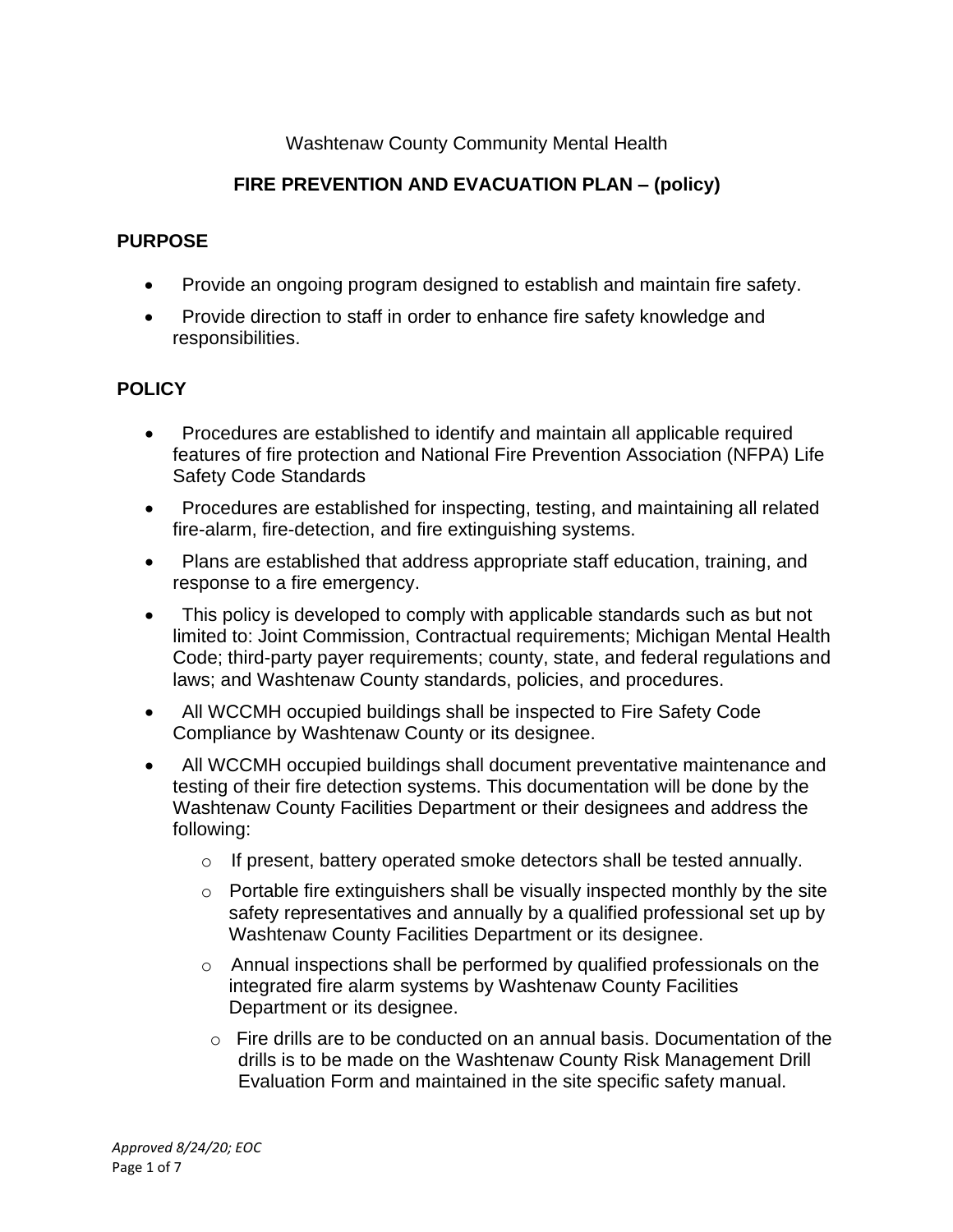- Each site shall develop fire evacuation plans and conduct annual drills that at a minimum test staff knowledge of (Exhibit A)
	- o Use and function of fire alarm systems
	- o Transmission of alarms
	- o Containment of smoke and fire
	- o Fire extinguishers
	- o Specific fire response duties
	- o Preparation for building evacuation

# **PROCEDURES**

*See procedures manual*

# **REFERENCES**

Applicable Joint Commission standards; Contractual requirements; Michigan Mental Health Code; third-party payor requirements; county, state and federal regulations and laws; and Washtenaw County standards, policies and procedures.

Washtenaw County Policy on Smoke Free Work Place

# **EXHIBITS**

- A. Washtenaw County Fire Drill Performance Evaluation
- B. Washtenaw County CMH Locations and Services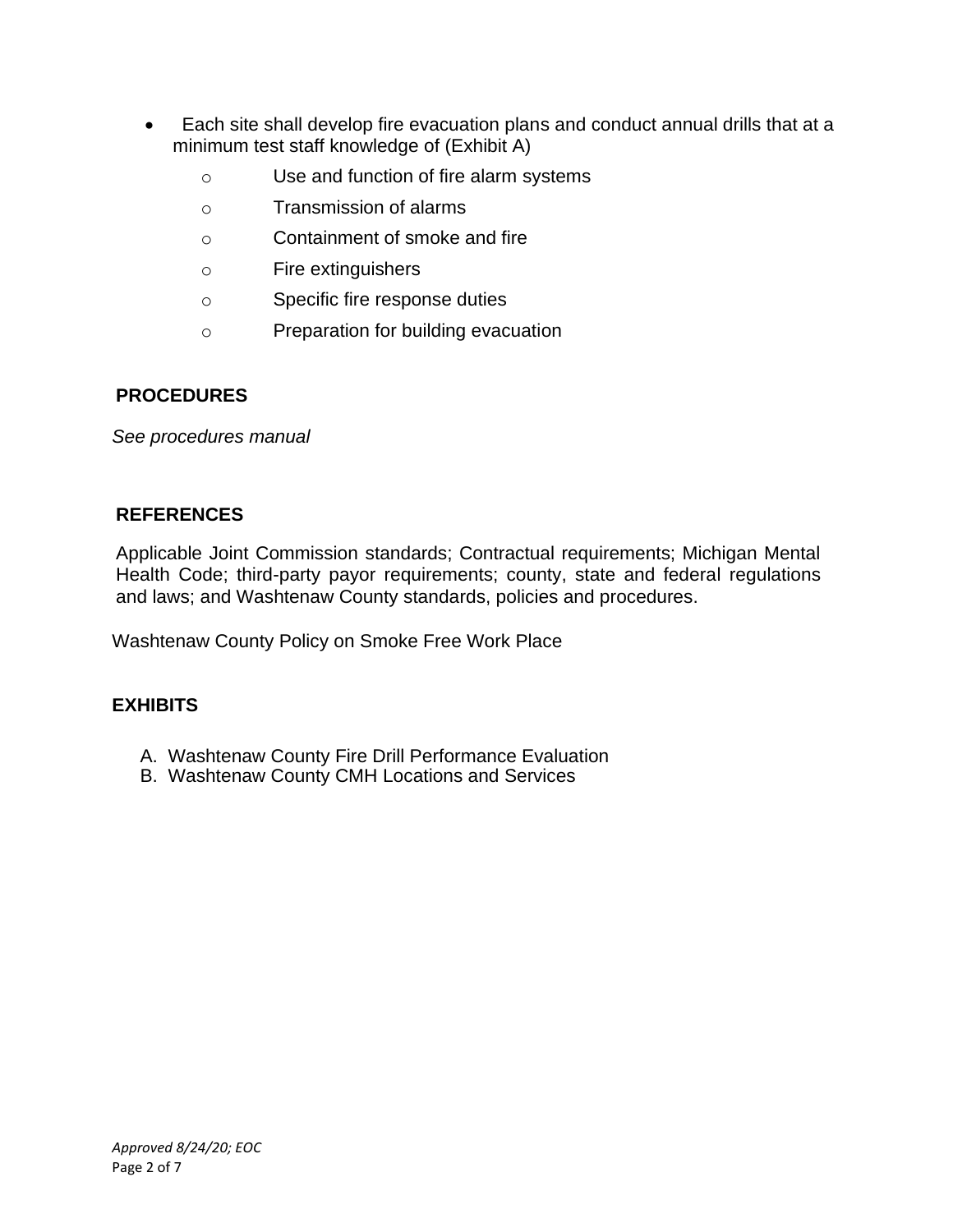# **EXHIBIT A**

*Washtenaw County CMH (SITE LOCATION)*

#### **EMERGENCY DRILLS**

| <b>TYPE OF DRILL:</b>            | <b>DATE OF DRILL:</b> |  |
|----------------------------------|-----------------------|--|
| <b>DRILL CALLED:</b>             | <b>EVACUATION</b>     |  |
|                                  | <b>COMPLETED:</b>     |  |
| <b>Total Time</b>                |                       |  |
| <b>INITIATED BY:</b>             |                       |  |
| <b>METHOD OF INIATING DRILL:</b> |                       |  |

**PROBLEMS: (Please identify/list any issues you saw, voiced or areas of opportunity for improvement.)**

- 1)
- 2)
- 3)

# **PROBLEM RESOLUTION :( Please identify solutions if applicable.)**

- 1)
- 2)
- 3)

### **OTHER COMMENTS:**

#### **SAFETY MEMBERS INVOLVED IN THE DRILL. (List all that were involved.)**

**Were all Safety Members wearing orange safety vests and equipment necessary for particular drill? (Example: flashlight, radio, orange vests, attendance lists, bullhorn if applicable.)**

*Return this Form to Tammy Richards, Risk Management and place a copy in your site Safety Book. Thank You*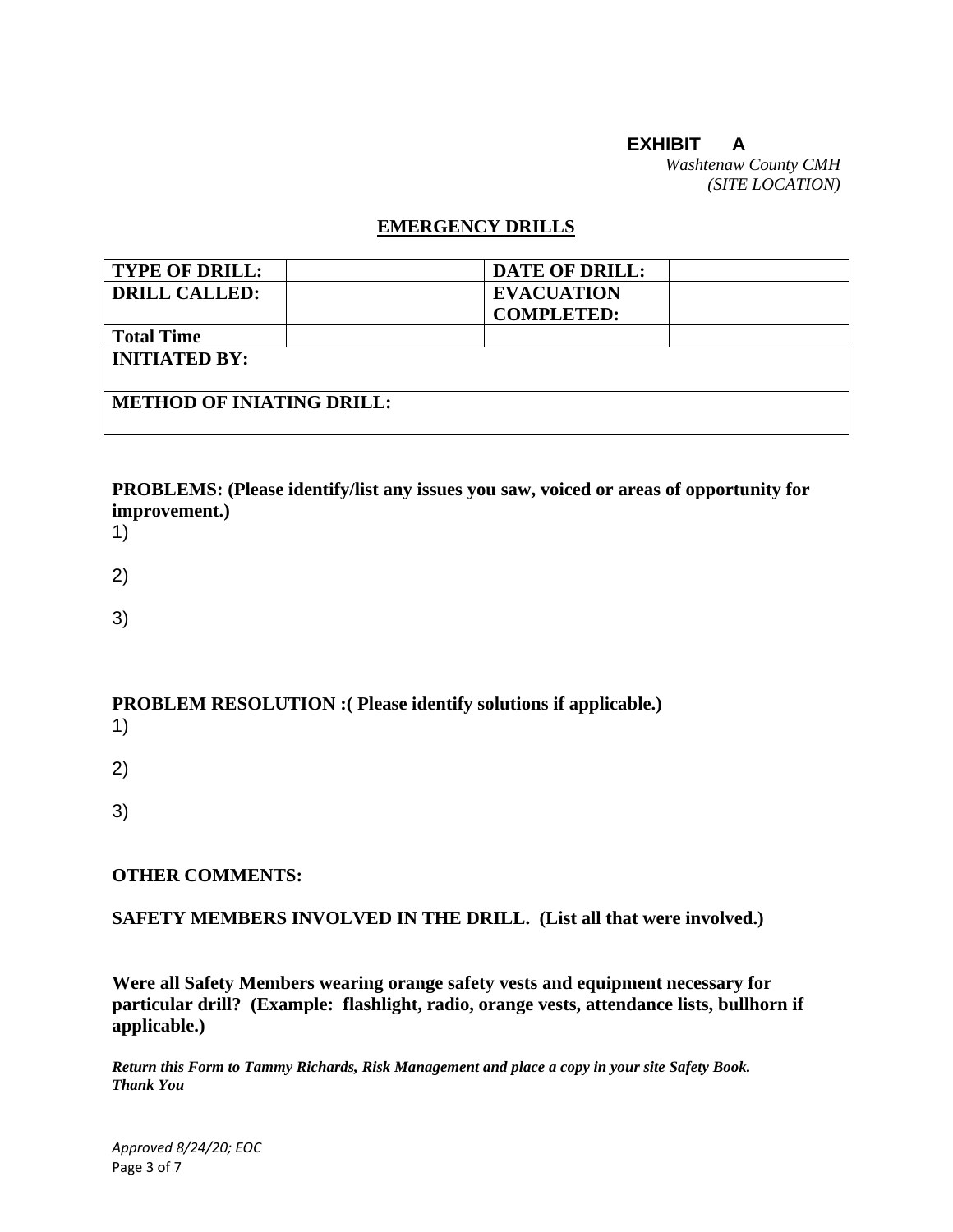### **WCCMH Locations and Services**

#### **BUSINESS HOURS**

All Offices are open during regular business hours, Monday-Friday: 8:30a-5:00p, unless otherwise noted.

#### **WCCMH Administration**

555 Towner St., Ypsilanti, MI 48197 **Phone:** (734) 544-3000 Fax: (734) 544-6732

#### **Access**

555 Towner St., Ypsilanti, MI 48197

**Phone**: (734) 544-3050 or 1(800) 440-7548 24-hours a day, 7 days a week, walk in available between the hours of 8:30 AM and 5:00 PM, Monday through Friday.

**Services**: Access is the central entry point for Medicaid eligible and uninsured adults and children requesting mental health, developmental disabilities, and/or substance use disorder information and services in Washtenaw County

- •Screening eligibility for CMH services
- •Crisis Mobile Services
- •Referral and linkage to community resources that best meet needs
- •Assistance with coordinating care for a friend, family member or loved one
- •Peer support services.

#### **Services to Adults with Mental Illness –Ypsilanti site**

555 Towner St., Ypsilanti, MI 48197

**Phone**: (734) 544-3000 Fax: (734) 544-6732

**Services**: Outpatient Behavioral Health, Addictions, Co-Occurring, Case Management, Services supporting Rehabilitation or Resilience (care coordination, Community Integration, Family Support, Peer Support)

- Crisis Intervention
- Client Services Management
- Vocational Services
- Mental Health Clinic Services (including psychiatry and nursing and behavior psychology)
- Co-occurring Disorders Services
- Multifamily Psycho education Groups
- Assertive Community Treatment
- Dialectical Behavior Therapy
- Illness Management and Recovery
- Self Determination

#### **Services to Adults with Mental Illness -Ann Arbor site**

110 N. 4th Ave., Ann Arbor, MI 48107 **Phone:** 544-3050, 800-440-7548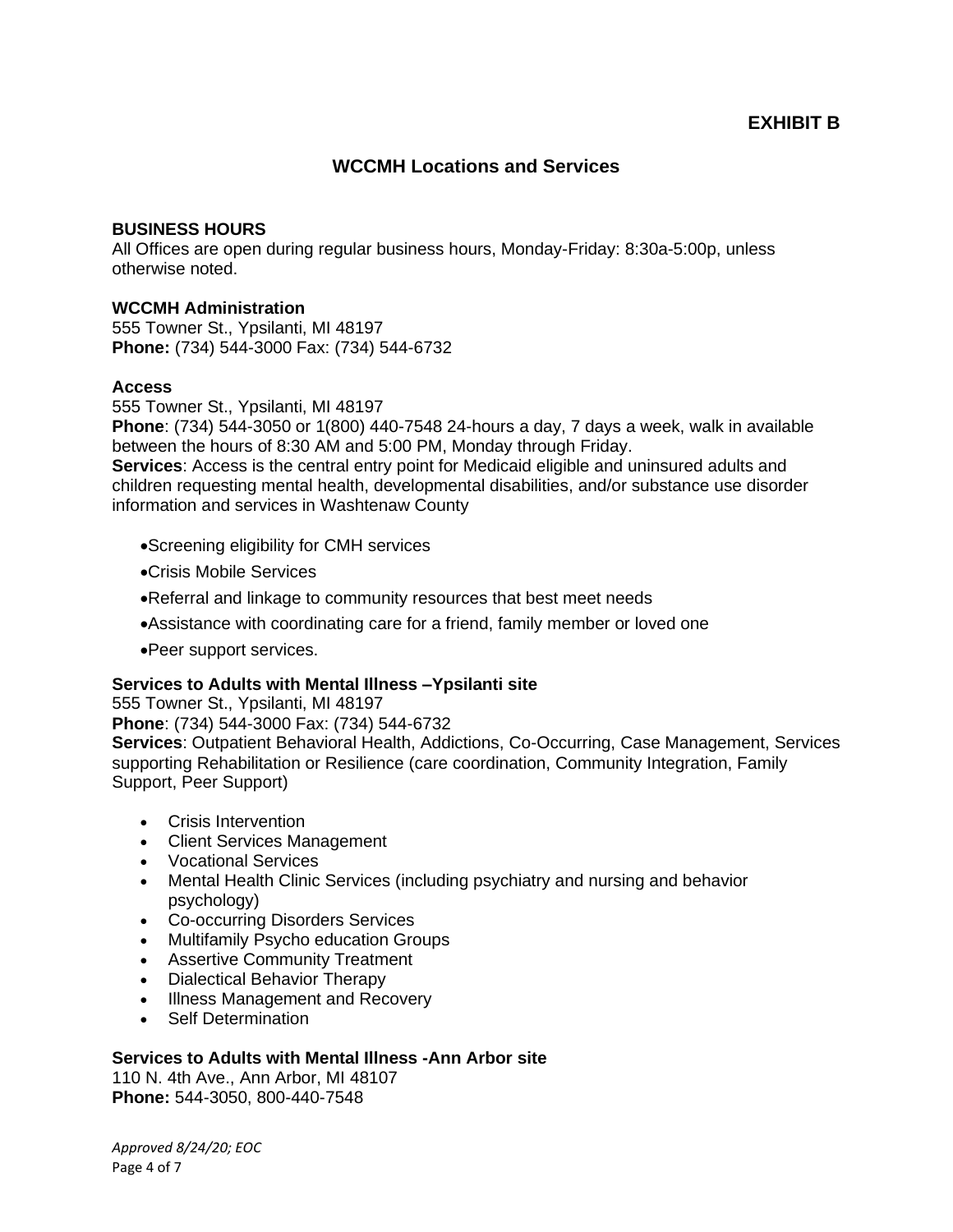**Services**: Outpatient Behavioral Health, Addictions, Co-Occurring, Case Management, Assertive Community Treatment, Services supporting Rehabilitation or Resilience (care coordination, Community Integration, Family Support, Peer Support)

- Crisis Intervention
- Client Services Management
- Vocational Services
- Mental Health Clinic Services (including psychiatry, nursing, occupational therapy and behavior psychology)
- Co-occurring Disorders Services
- Multifamily Psycho education Groups
- Assertive Community Treatment
- Dialectical Behavior Therapy
- Illness Management and Recovery
- Self Determination

### **Project Outreach Team (PORT)/PATH and Pre-Jail Diversion Services**

110 N. 4th Ave., Ann Arbor MI 48107 **Phone**: (734) 222-3750 Fax: (734) 222-3731 **Hours**: Monday – Friday; hours vary from 7:30 am – 8 pm **Services**: Homeless Outreach and Engagement Services

- •Pre-Jail Diversion and liaison to Mental Health Court, Sobriety Court, and Street Outreach Court
- •Street Soccer (SSPORT)

#### **Jail Services and Post-Jail Diversion -Washtenaw County Sheriff's Dept.**

2201 Hogback, Ann Arbor, MI 48108 **Phone**: (734)-971-8400 Fax: (734) 973-4389 **Services:** Behavioral Health Services to adults in a correctional setting

- •Crisis Intervention
- •Mental Health Clinic Services (psychiatry)
- •Jail Diversion, Psychiatric Evaluation and Suicide Assessment of Inmates

#### **OBRA – Nursing Home Screening and Treatment Services**

110 N. 4th Ave., Ann Arbor, MI 48107 **Phone:** (734) 544-3000 Fax: (734) 544-6732 Services: Outpatient Behavioral Health Services

- Pre-admission Screen, Annual Resident Review (PASARR)
- Nursing Home Mental Health Monitoring
- Information and Referral

#### **Youth and Family Services**

2140 E. Ellsworth, Ann Arbor, MI 48108 **Phone**: (734) 222-6869 Fax: (734) 222-3225 **Hours**: Monday - Thursday 8:30 am – 7:00 pm Friday 8:30 am to 5:00 pm

*Approved 8/24/20; EOC* Page 5 of 7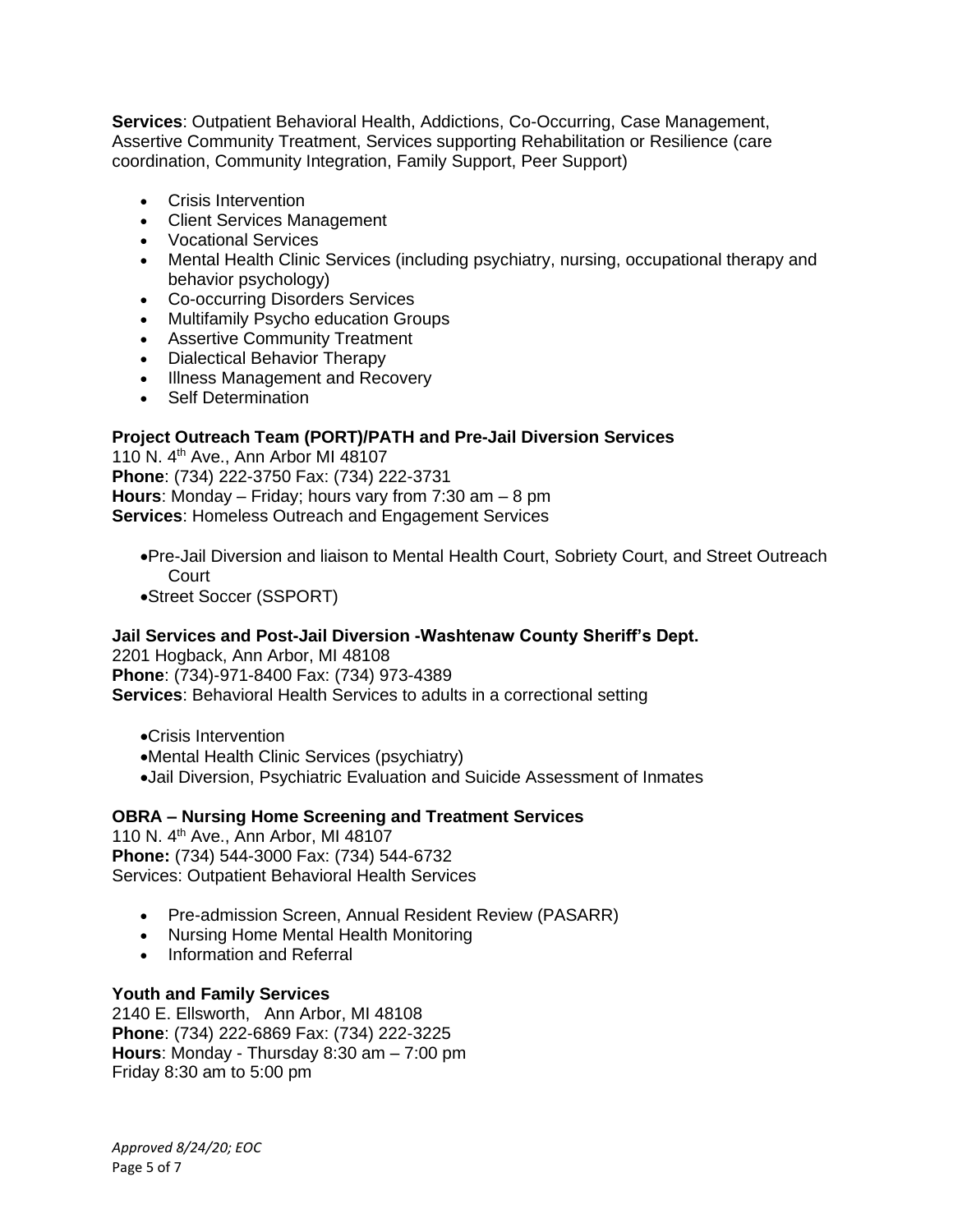**Services**: Adult and Child Outpatient Behavioral Health Services including children with developmental disabilities, Case Management, Addictions Services, Co-Occurring Services, Services Supporting Rehabilitation or Resilience including Care Coordination, Community Integration, Employment Services and Family Support

- •Crisis Intervention
- •Outpatient Services
- •Outpatient/CSM Services
- •Mental Health Clinic Services (including psychiatry, nursing, occupational
- •Therapy, behavioral psychology)
- •Family Unit
- •Home based services
- •Infant Mental Health Services
- •4-17 Year Old Youths
- •Respite Services
- •Outpatient Co-occurring Disorders
- •Children's Model Waiver
- •Wraparound Services
- •Dialectical Behavior Therapy Youth (DBT) Services
- •Direct Prevention Services
- •Family Centered Approach
- •Parent Management Training

#### **Services to Adults with Developmental Disabilities, Main Office**

2140 E. Ellsworth, Ann Arbor, MI 48108

**Phone:** (734) 222-3400 Fax: (734) 222-3461

Monday – Friday 8:30 am to 5:00 pm

Services: Outpatient Behavioral health services to adults with developmental disabilities, case management, vocational rehabilitation, Services supporting recovery and resilience including care coordination, community integration, employment services, family support

- •Crisis Intervention
- •Supports Coordination
- •Skill Building Assistance
- •Vocational Services
- •Family Support/Respite Services
- •Mental Health Clinic Services (including psychiatry, nursing, occupational
- •therapy, dietician and psychology)
- •Family Education and Skill Development
- •Self Determination
- •Dialectical Behavior Therapy

# **Services to Adults with Developmental Disabilities, Chelsea-Manchester Program**

1250 S. Main St. Suite #2, Chelsea MI 48118 **Phone**: (734) 475-2272 FAX: (734) 475-2417 **Hours**: Monday through Thursday 8:00 am to 3:30pm; Friday 8:30-12noon